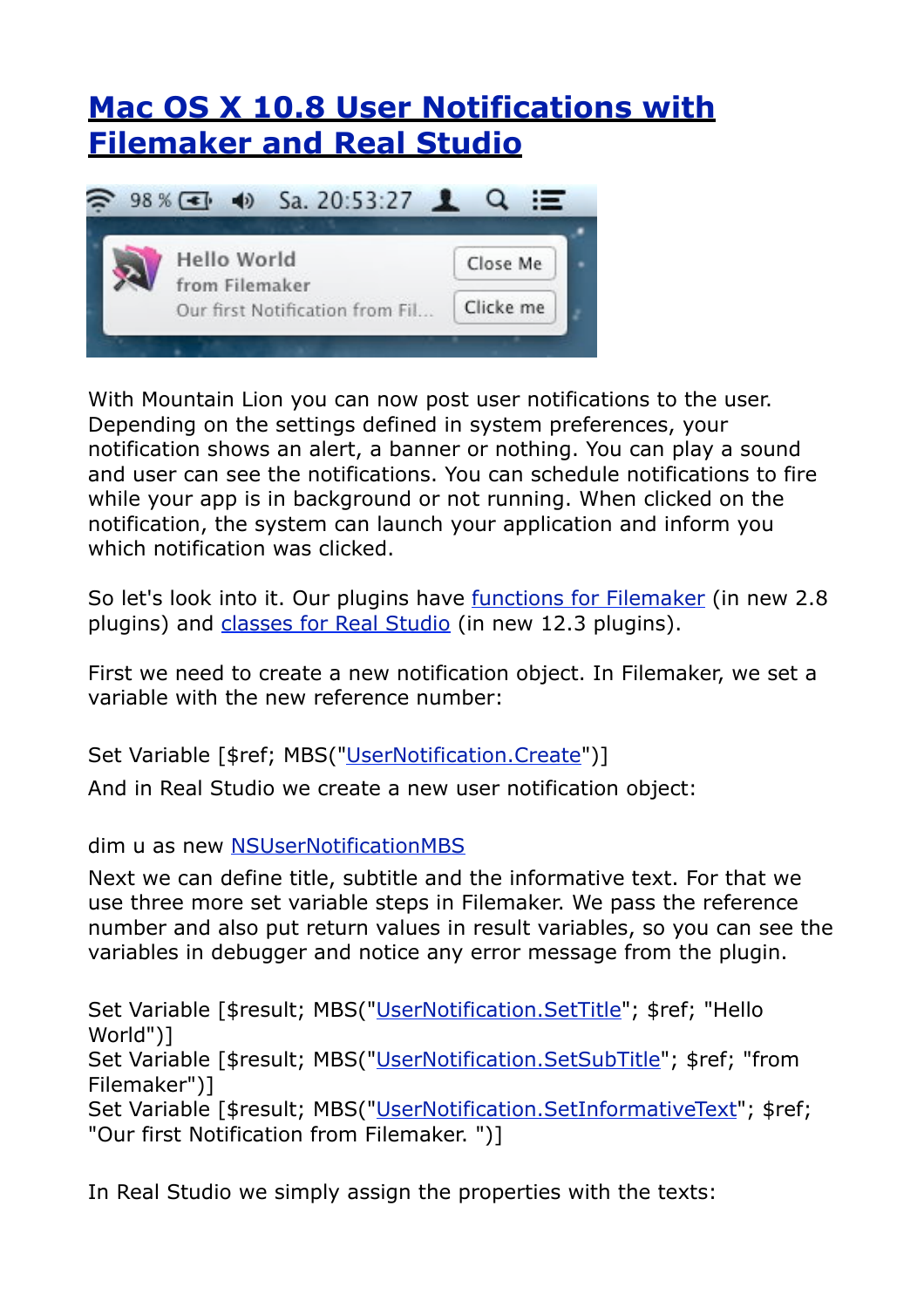u.Title = "Hello World" u.subtitle = "from Real Studio." u.informativeText = "Our first Notification from Real Studio."

You can customize the notification with an action button, but that button is only visible if user allows you to show alerts. In that case it is interesting to register a [callback in Filemaker](http://www.mbsplugins.eu/UserNotificationSetDidActivateNotificationScript.shtml) or use the [NSUserNotificationCenterDelegateMBS](http://www.monkeybreadsoftware.net/class-nsusernotificationcenterdelegatembs.shtml) class in Real Studio to get notified if button is pressed or notification content has been clicked.

For the notification you can also define a sound to be played and you can store user information data. That's text like a record ID which you can put into the notification and retrieve later when you get an event that button is clicked or notification has been delivered. Also you can query scheduled and delivered notifications and check the user info there to update your own database for what the user saw.

You can show a notification with the deliver function, but we really want to schedule the notification to show later. So for this example we query current date and time and simply add ten seconds. In Filemaker, you write this like this:

MBS(["UserNotification.SetDeliveryDate](http://www.mbsplugins.eu/UserNotificationSetDeliveryDate.shtml)"; \$ref; Get ( CurrentHostTimeStamp ) + 10) MBS(["UserNotification.scheduleNotification](http://www.mbsplugins.eu/UserNotificationscheduleNotification.shtml)"; \$ref)

In Real Studio we use the date class to get current date, add ten seconds and set delivery date. To deliver or schedule we need an object of the [NSUserNotificationCenterMBS](http://www.monkeybreadsoftware.net/class-nsusernotificationcentermbs.shtml) class, so we create an instance and call the scheduleNotification method:

dim d as new date  $d$ . Second =  $d$ . Second + 10 u.deliveryDate = d

dim c as new [NSUserNotificationCenterMBS](http://www.monkeybreadsoftware.net/class-nsusernotificationcentermbs.shtml) c.scheduleNotification u

Finally, to free memory, you can call [UserNotification.Release](http://www.mbsplugins.eu/UserNotificationRelease.shtml) in Filemaker. In Real Studio simply let the objects go out of scope.

**Also important:** Your Filemaker solution or Real Studio applications need to have an unique application identifier. So for Real Studio, please make sure app.ApplicationIdentifier is set. On Filemaker, the app itself